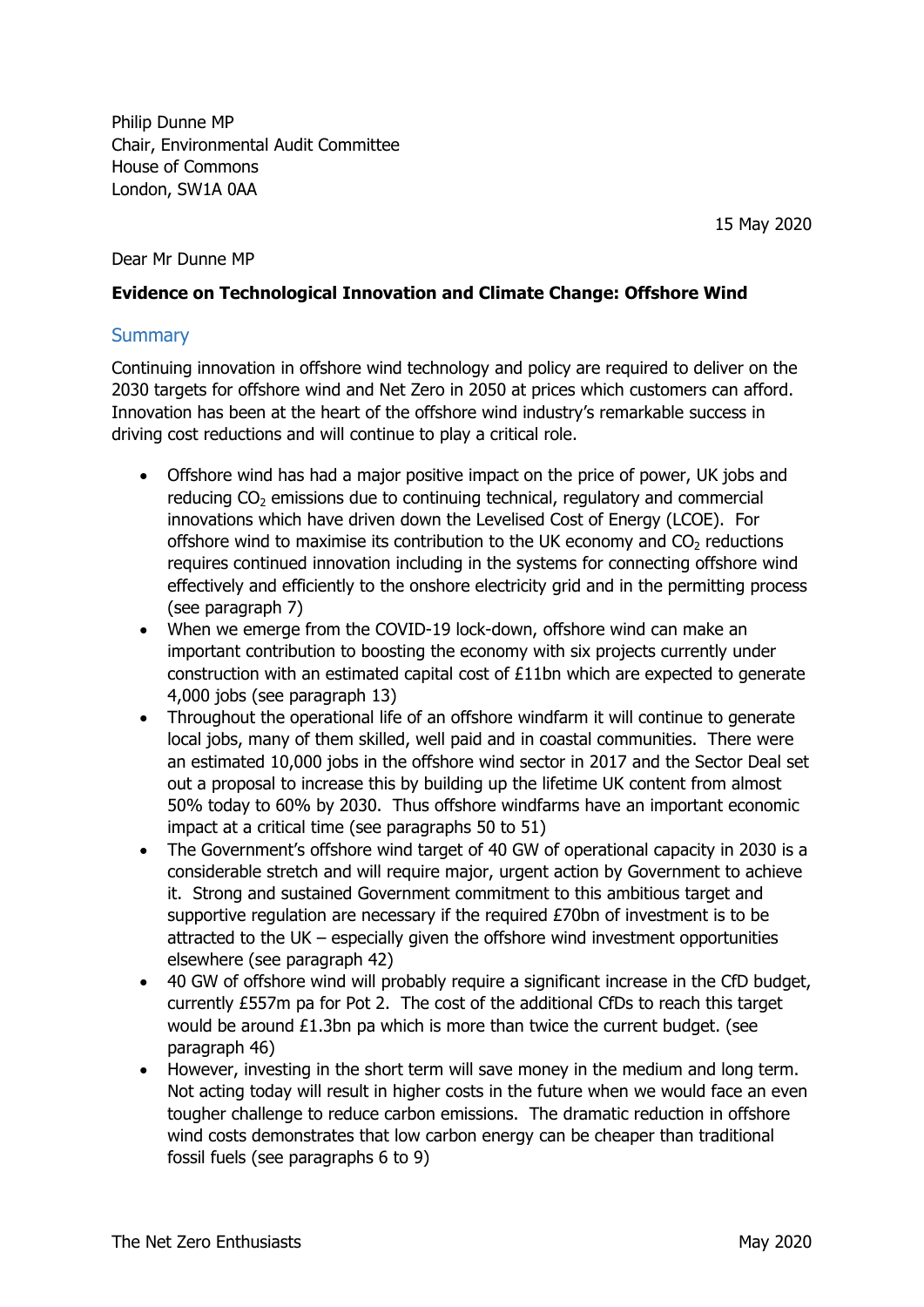- Increasingly large, far-from-shore windfarms means rising transmission costs and inconvenience for those living near cable landing points. Meshed offshore transmission grids are thus required to best deliver the 2030 targets. Meshed grids will increase resilience, and create opportunities for UK offshore windfarms to export power to the Continent when UK power prices are low (see paragraph [40\)](#page-9-0)
- The production of hydrogen from offshore wind is an exciting opportunity to manage the impact of negative power prices and cut emissions in the hard to decarbonise sectors of heat and transport (see paragraphs [33](#page-8-0) to [35](#page-8-1))
- There are important synergies between offshore wind and other parts of the energy system including green hydrogen. The benefits of offshore wind will be maximised by recognising these links and taking a whole energy system perspective (see paragraph [11](#page-3-1))

## **Introduction**

- 1. We are pleased to make this submission to provide evidence for your committees on offshore Wind. Our evidence is organised using those of your questions where we feel that we have the expertise and experience to add to the debate.
- How effective has the Government's offshore wind Sector Deal been in moving the sector towards becoming an integral part of a low-cost, low-carbon, flexible grid system and boosting the productivity and competitiveness of the UK supply chain?
- What level of output can the sector deliver in the UK, and what Government support would be needed to achieve this?
- What is the UK industry doing to promote the sustainability of offshore wind arrays throughout their entire life cycle from development through to decommissioning, and to improve maintenance and end-of-life repair?
- How well is the UK industry managing the environmental and social impacts of offshore wind installations, particularly on coastal communities with transmissioncable landing sites?
- How well is Government policy supporting innovation in transmission technology to improve the efficiency of electricity transmission?
- Looking to the future, what can the onshore wind sector learn from the offshore success story?
- 2. This evidence is submitted by three senior independent energy sector consultants, Mark Hughes, Paul Hallas and me, who are working together to encourage the development and application of policy to support a successful transition to Net Zero by 2050. Collectively, we have more than 100 years of energy sector experience spanning policy, regulation, commercial, financing, project development and other practical challenges. Mark has world-wide experience in power sector regulation and transaction execution, Paul has extensive transaction and regulatory experience in European energy markets. Much of my career has been focussed on regulating and financing renewables, particularly offshore wind. Further information on our relevant experience is in Appendix 1.
- 3. We are keen to contribute to this enquiry as we agree with the Committee on Climate Change (CCC) that offshore wind has a critical role to play in delivering Net Zero<sup>1</sup> and continuing innovation in technology and policy are required. Offshore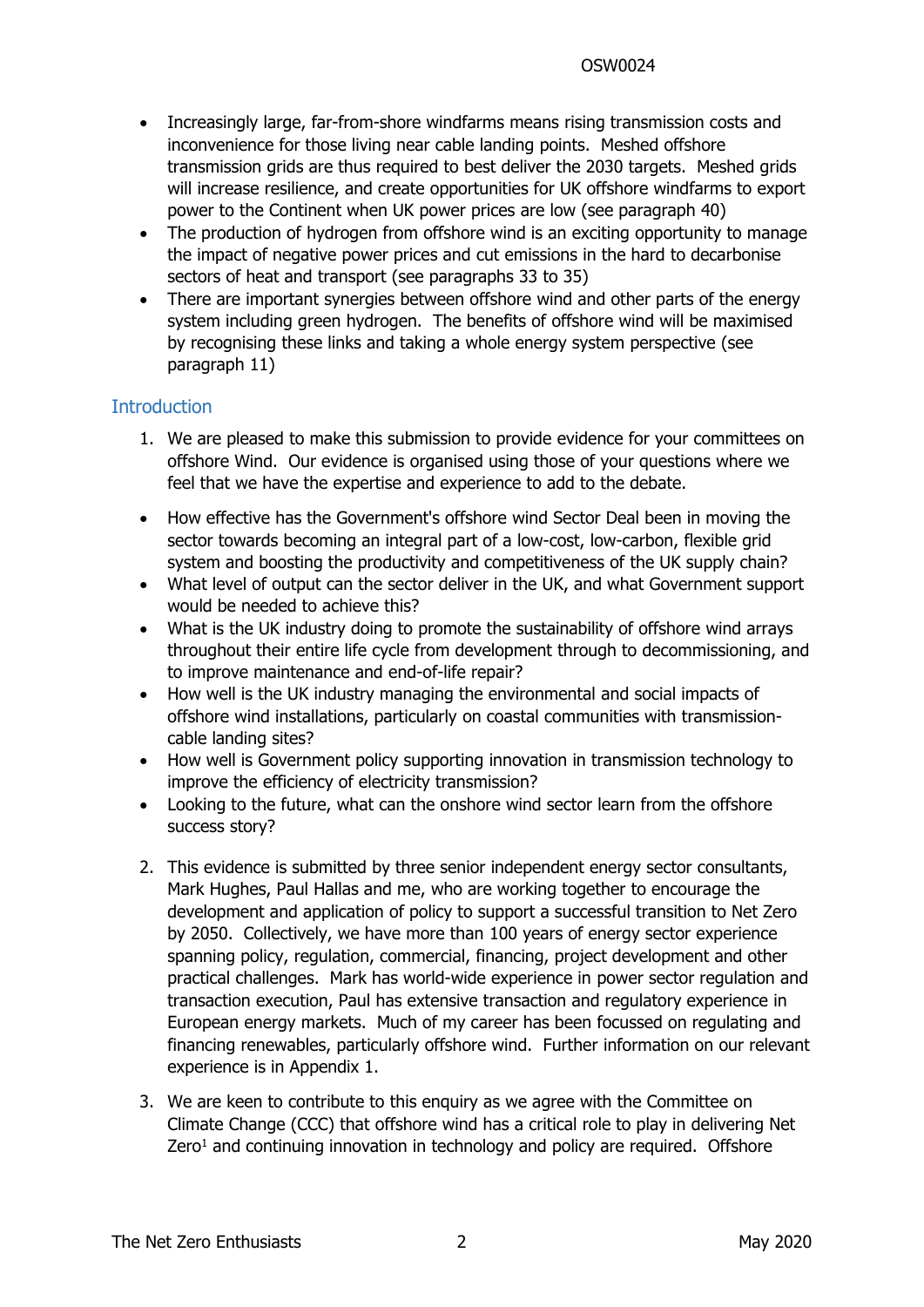wind exploits sites with high wind resources so allowing large turbines and windfarms to take advantage of economies of scale. Offshore windfarms can be built quickly, at gigawatt-scale, close to densely populated coastal areas and so decarbonise in a cost-effective manner. In the 2019 Contract for Difference (CfD) auction, 5.5 GW of offshore wind capacity won CfDs with record low prices of £39.65/MWh and £41.61/MWh (2012 prices), around 65% lower than prices in the 2015 auction.

- 4. Driven by cost reductions, offshore wind is a key source of green power. The Crown Estate (The Crown Estate, 2020b) estimates that in 2020, offshore wind will:
- Generate 34 TWh of electricity
- Avoid 14m tonnes of  $CO<sub>2</sub>$
- Supply electricity to meet the needs of 8.8m homes, around 32% of the UK total
- 5. As noted in Ofgem's decarbonisation action plan (Ofgem, 2020), " *investing in the short term will save money in the medium and long term. Not acting today will result in much higher costs in the future as we would face an even tougher challenge to reduce carbon emissions. The dramatic reduction in offshore wind costs demonstrates that in the long term, low carbon energy can be cheaper than traditional fossil fuels*."
- <span id="page-2-1"></span>6. Innovation has been at the heart of the offshore wind industry's remarkable success in reducing costs. However, further advances are required to deliver our ambitious offshore wind targets at prices that customers can afford. Enhanced technologies such as larger turbines, higher transmission voltages, electrolysis to convert offshore wind power into green hydrogen and floating wind open up high-wind sites in water deeper than 60m and will drive further cost reduction and expansion.
- <span id="page-2-0"></span>7. Innovation is also needed in the regulation and permitting of offshore wind. Ofgem is looking at meshed grids which are essential to efficiently and with minimum disruption to local communities install 40 GW of offshore wind by 2030. Also critical is streamlining the offshore wind permitting process which currently takes around five years (The Crown Estate, 2019) and so delays projects and creates a significant risk that tens of millions of pounds of development expenditure (Green Alliance, 2014) is devoted to a project which is not approved.
- 8. As technology advances, support mechanisms such as the CfD need to accommodate technological change. It is encouraging that BEIS is proposing (BEIS, 2020) to adjust the CfD process so that floating wind projects have a much higher chance of winning the support required to make them viable and to develop and scale up the technology to reduce future costs.
- <span id="page-2-2"></span>9. National Grid's Future Energy Scenarios 2019's (National Grid Systems Operator, 2019) five year forecasts indicate that in 2023 offshore wind generation will total 53.1 TWh which is 17% of total generation and exceeds total thermal generation

<sup>&</sup>lt;sup>1</sup> The CCC say "Consistently strong deployment of low-carbon generation will be needed in order to quadruple low-carbon supply by 2050 (e.g. including at least 75 GW of offshore wind). (Committee on Climate Change, 2019)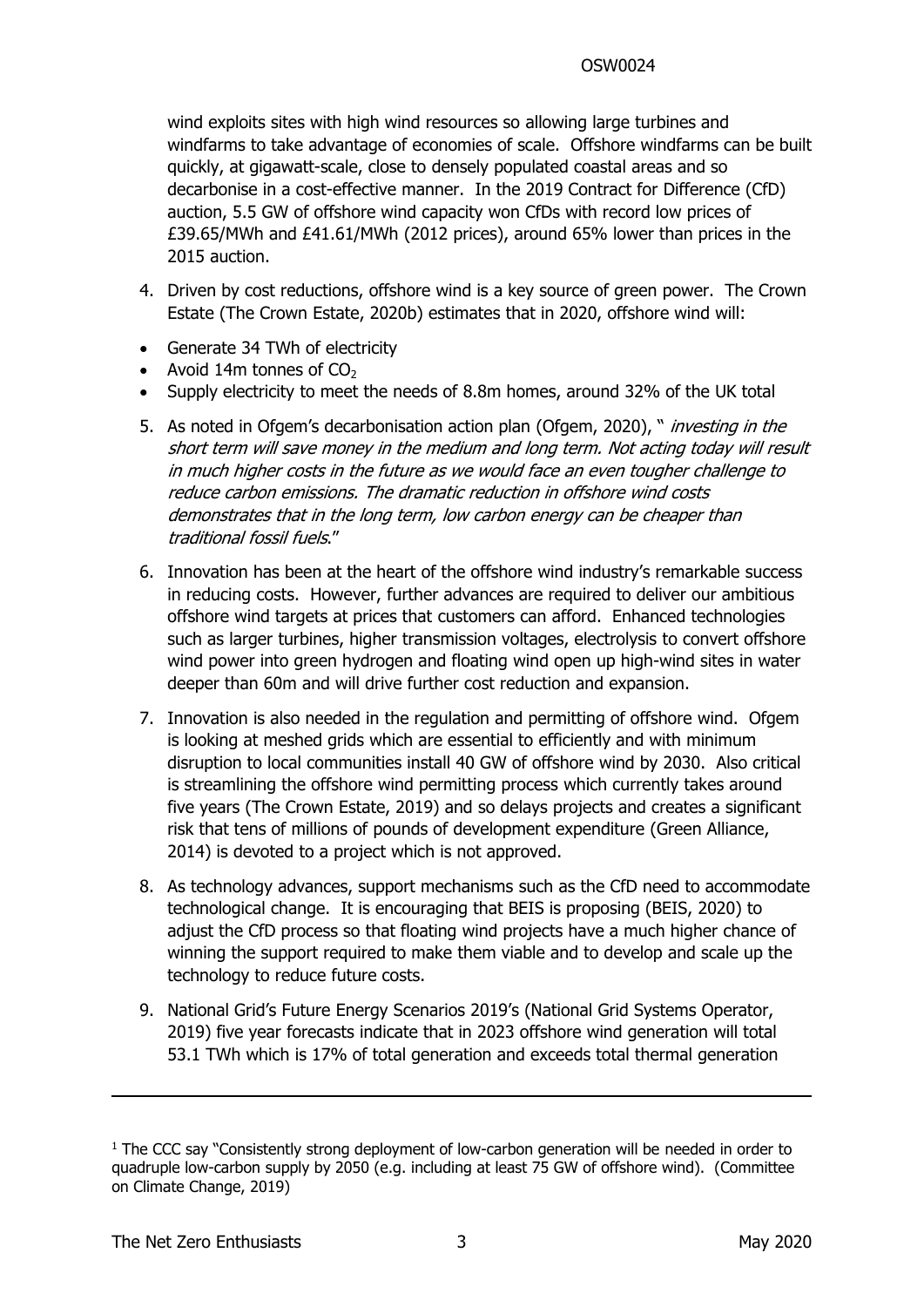(51.8 TWh). Achieving this 2023 forecast and even more the 2030 target of 40 GW of offshore wind capacity will require innovation, investment at scale, and effective policy and regulation. The ongoing development of offshore turbines, transmission systems and installation processes give confidence that the LCoE from offshore wind will continue to fall significantly.

Question: How effective has the Government's offshore wind Sector Deal been in moving the sector towards becoming an integral part of a low-cost, low-carbon, flexible grid system and boosting the productivity and competitiveness of the UK supply chain?

- 10. The Sector Deal (HM Government & Offshore Wind Industry, 2019) was launched in March 2019 by the Government and the UK offshore wind sector with commitments to a programme of CfD auctions, building the local supply chain and a target of 30 GW<sup>2</sup> of installed offshore wind generation by 2030. A little over a year later it is early to judge the effectiveness of the deal as several of the commitments such as increasing local content require time, co-ordinated action by many stakeholders and investment to realise.
- <span id="page-3-1"></span>11. In a full assessment of the Sector Deal's contribution to a low-cost, low-carbon system it is important to take a whole energy system perspective which accounts for the synergies and other linkages within the energy sector. For example, significant effort is currently focussed on producing zero carbon, 'green hydrogen' using power from offshore windfarms. The economics of green hydrogen largely depend on the cost of the electricity used and green hydrogen can play an important role in reducing cannibalisation of the price of offshore electricity. As a use for wind power when generation is high, hydrogen can reduce the incidence of low or negative power prices due to excess supply. It can also 'shave' peak power prices and increase energy security by being stored and then used to generate dispatchable, zero carbon electricity when power prices are high.
- 12. Another area of potential synergies with offshore wind is direct supplies of electricity from offshore windfarms to nearby oil & gas platforms. This can cut emissions and costs for the oil & gas platform, and provide steady demand for the windfarm at prices fixed by a Power Purchase Agreement. The Norwegian energy company Equinor is currently developing Hywind Tampen: the world's first renewable power for offshore oil & gas. This 88 MW floating wind project will provide electricity for two oil & gas operations in the Norwegian North Sea. The windfarm will meet about 35% of the power demand of the five connected platforms. This project will help reduce the use of gas turbines offshore and offset 200,000 tonnes of  $CO<sub>2</sub>$  emissions and 1,000 tonnes of NOx emissions per year.

### Using offshore wind projects to accelerate the post COVID-19 economic recovery

<span id="page-3-0"></span>13. There is now a valuable opportunity for the sector and the Government to accelerate construction of offshore windfarms and so boost the post COVID-19 economic recovery and help to hit the 2030 target. There are currently six projects under

<sup>&</sup>lt;sup>2</sup> In the Sector Deal the Government and industry set a target of 30 GW of operating offshore windfarms in 2030. Later in the Queen's Speech, the Government increased its target to 40 GW of operating offshore windfarms in 2030.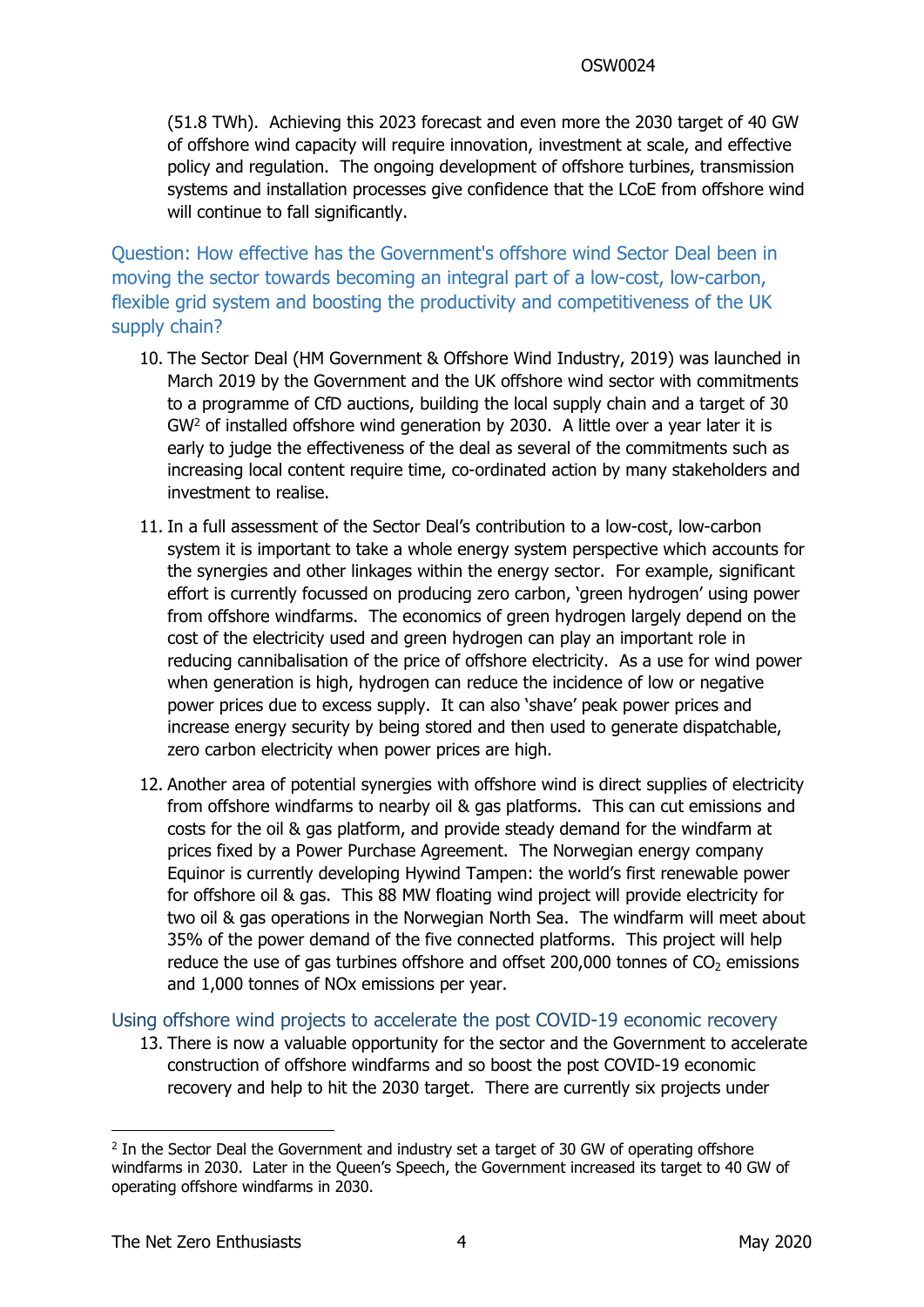construction with total capacity of 4.4 GW and an estimated capital cost of £11bn which are expected to start operations between now and 2023 and could create some 4,000 jobs<sup>3</sup>. By streamlining the processes for permitting and approving generation by new offshore windfarms, Government and project developers can fasttrack these projects.

- 14. COVID-19 has caused a unique economic shock as it has simultaneously cut economic demand and reduced supply. Accelerated development of offshore windfarms can adress both these issues by creating additional demand for goods and labour, while also developing the local supply chain including training skilled workers for the jobs of the future in a rapidly growing, global market. In addition, this investment will reduce  $CO<sub>2</sub>$  emissions and contribute towards achieving our 2030 offshore wind target.
- 15. A current example of offshore wind creating investment and jobs is the plan by SSE and Equinor to use the Port of Tyne as the operations base for the world's largest offshore wind development (Dogger Bank), which will create 200 permanent jobs (The Guardian, 2020). Alok Sharma, the secretary of state for BEIS, said projects like Dogger Bank will be "*<sup>a</sup> key part of ensuring <sup>a</sup> green and resilient economic recovery as well as reaching our target of net-zero emissions by 2050*".
- 16. There is a strong coalition of experts, business leaders and academics advocating green investment, including in offshore wind, as a key part of a rapid and sustainable post COVID-19 economic recovery. A letter from the CCC to the Prime Minister on 6 May 2020 about building a resilient recovery from the COVID-19 crisis, noted "*an urgent need for measures to provide for more orderly and cooperative onshoring of offshore wind energy*" (Lord Deben, 2020). CEOs of more than 60 British organisations called on the government to repair damage to the economy from the COVID-19 crisis by, among other things, invest in infrastructure, technology and skills to create jobs that help sustainability (60 UK businesses and charities, 2020).
- 17. Analysis of possible COVID-19 economic recovery packages by top economists shows the potential for strong alignment between the economy and the environment (Hepburn, Stern, & Stiglitz, 2020). The team of academics led by Professor Cameron Hepburn from the University of Oxford, included Nobel prize winner, Professor Joseph Stiglitz and climate economist Professor Lord Nicholas Stern. The research found that, in the short term, clean energy infrastructure construction is particularly labour intensive, creating twice as many jobs per pound as fossil fuel investments and leads to increased long-term cost savings, by comparison with traditional fiscal stimulus.
- 18. In the medium term, constructing a further 30 GW of offshore wind generation by 2030 to achieve 40 GW requires an estimated investment of £70bn. There is also an opportunity for a systematic programme of investment in a meshed offshore grid which would serve new projects and encompass existing offshore windfarms.

<sup>3</sup> Analysis supporting the offshore wind sector deal (HM Government & Offshore Wind Industry, 2019) indicated that deploying up to 30GW of installed capacity by 2030 could support 27,000 jobs. Using this ratio of jobs to installed capacity suggests that 4.4GW would generate 3,960 jobs.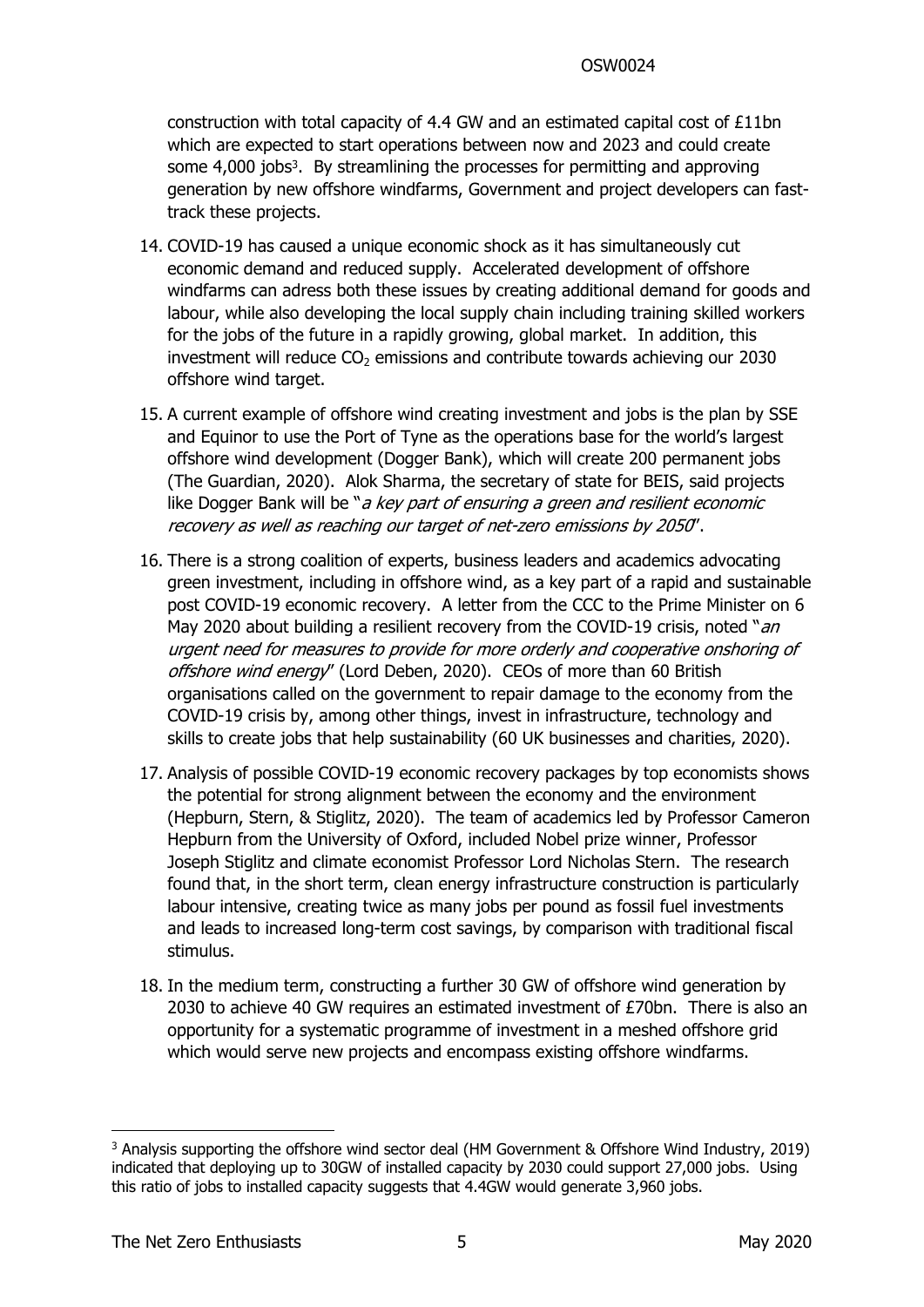- 19. Unfortunately, Brexit and then COVID-19 have slowed policy responses including the Energy White Paper originally due to be published in Summer 2019 and now expected in Summer 2020. However, BEIS has consulted on changes to the CfD (BEIS, 2020) before the 2021 allocation round so that it can continue to support new generation, provide value for bill payers and stay broadly on track towards the delivery of Net Zero. As discussed below, Government's proposals to limit CfD payments when power prices are negative, may increase CfD bids as developers try to recoup "lost revenue". Transferring this additional price risk to windfarm owners will mean greater use of expensive project equity, as banks shy away from price risk by reducing the amount they will lend, and so increase the cost of capital.
- 20. Administrative changes to make the CfD scheme more flexible will help encourage investment in offshore wind particularly from new entrants who are not familiar with the CfD scheme. Broadly, the changes will allow developers more flexibility including to manage projects being transitioned to meshed offshore grids and should cater for the uncertainty around achieving target commissioning dates for new technologies like floating offshore wind. The scale of the investment in offshore windfarms means that new investors will be required including financial investors who will probably buy stakes in existing projects allowing developers to recycle their capital to invest in new projects. The changes will also benefit developers running hard to be ready to bid in a specific auction.
- 21. Other proposed changes to the CfD particularly relevant to the Sector Deal are:
- Establishing a Pot 3 dedicated to fixed foundation offshore wind and allowing floating offshore wind projects in water deeper than 60 metres to participate in Pot 2 (discussed below)
- Extending the requirement for supply chain plans (SCP) and increasing the penalties for failure to implement a SCP
- Stopping payments under the CfD when the reference price is negative

### A competitive UK supply chain

- 22. The projects in the offshore wind pipeline are expected to tender for CfDs and the scheme rules will require they have a SCP. This will impact on the risk profile of new projects if as proposed Ministers can take account of an applicant's failure to implement a SCP when considering subsequent applications. Potentially, all partners with a 20% or greater share in a project can be excluded from an allocation round. For an offshore wind developer with a pipeline of projects or who may want to rebid unsuccessful projects in the following round, the risk of exclusion will incentivise them to produce conservative SCPs and so may have the unintended consequence of slowing the development of local supply chains.
- 23. The proposal to reshape the UK supply chain by "considering the carbon intensity within supply chains and how this could be measured and/or reported, and taken into account, as we transition to a net zero economy" is interesting. However, there is again a worrying possibility that novel and strict carbon intensity requirements would lead to more conservative SCPs and be counter-productive. Given the importance of continuing innovation, it may be more helpful if all SCPs had to demonstrate the contribution they will make to further technological development.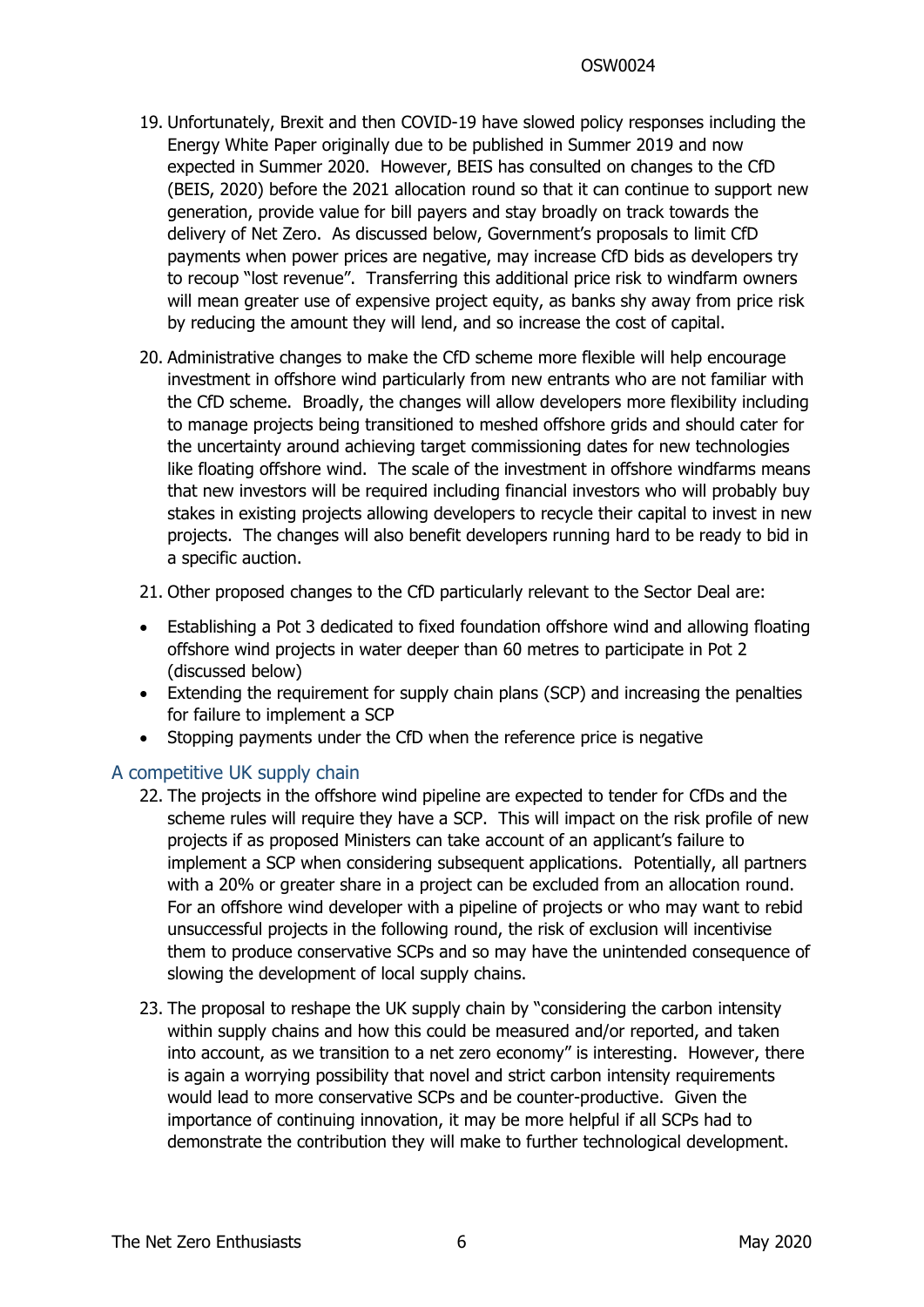- 24. The more than doubling of the rate of installation of offshore wind required to hit 40 GW in 2030 (see [Figure](#page-11-0) [3](#page-11-0)) will place significant strain on developers and their supply chain. Forcing growth too quickly may well stretch local companies and result in higher prices, extended delivery times and perhaps even an increase in Health and Safety incidents. If this were to occur it would slow the reduction in the cost of offshore wind and increase the risk of missing the 2030 target.
- 25. Growth of the supply chain requires support for appropriate training and skills development. Estimates of the future skill mix required could form the basis for a more active engagement with training and education establishments. Post-Brexit immigration policy may have an impact on UK access to skilled workers; but the impact will only be clear once the details of the new policy and its implementation are published. Industry and Government should develop a skills and people requirements plan and engage with Universities, Colleges and training bodies to develop plans to provide the appropriate skills.
- 26. Maximising the growth of the supply chain requires investment in the UK by key tier one contractors such as turbine manufacturers. An important win for the UK was Siemens building major wind turbine production and installation facilities on the banks of the Humber. The company has invested £160m in Green Port Hull and in a new blade factory in Paull, East Yorkshire. Up to 1,000 jobs will be created at the two sites. Siemens' investment was facilitated by its partner Associated British Ports (ABP) investing £150m in the project.
- 27. Floating wind is an emerging, as yet high cost technology where there is an opportunity for the UK to grasp early mover leadership. By shielding floating wind from competition with fixed offshore wind for CfDs, the deployment of floating wind is advanced and with it the opportunity to benefit from economies of scale and for the UK to establish the best floating foundation concepts. If floating offshore wind becomes a common form of generation globally this would be a big opportunity for UK industry. Estimates of the future floating wind market by Wind Europe (Wind Europe, 2018) indicate that the capital investment in offshore floating wind installations in 2030 could be more than €100bn.

### Negative power prices

- 28. The cannibalisation of offshore wind power prices is a growing problem for windfarm developers and is a barrier to investment. BEIS' CfD proposals on negative prices are designed to improve value for money for consumers but would result in negative prices becoming a problem for projects receiving CfDs. Price cannibalisation is the downward pressure on wholesale electricity prices at times of high output from intermittent, weather-driven generation such as solar and wind. As the output from different offshore windfarms are often correlated – if is windy for one North Sea windfarm it is likely to be windy for many – and offshore wind is an increasing fraction of total generation, we expect to see more periods when wholesale power prices are negative as supply from zero incremental cost renewables exceeds demand. The current low electricity demand due to Covid-19 is giving a foretaste of more frequent negative prices which are likely to be more common by 2030.
- 29. Experience in Germany earlier this year indicates the extent to which windy conditions and high levels of intermittent generation can lead to frequent negative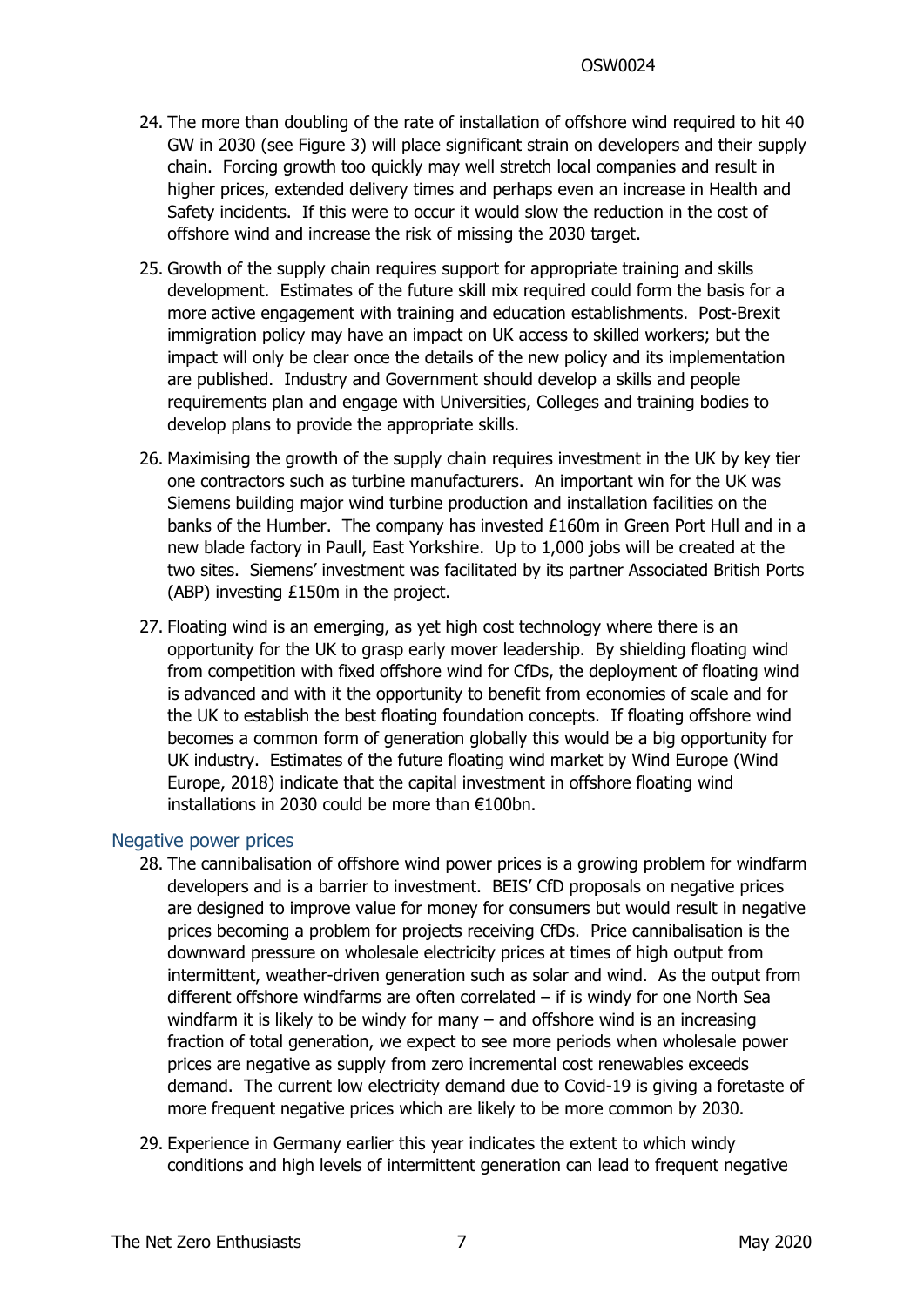power prices. A very windy February 2020 caused German power prices to turn negative for longer than ever before in one month. High winds that month broke renewable energy production records, and power prices were negative for 84 hours or more than 12% of the month – compared to 211 hours (2.4% of the year) in all of 2019. At times power prices were lower than minus €50/MWh and wind power generation alone was almost enough to meet demand as shown in [Figure](#page-7-0) [1.](#page-7-0) The 21 TWh of wind generation accounted for about 45% of Germany's total power production in February.



#### <span id="page-7-0"></span>*Figure 1: Negative power prices in Germany in February 2020*

Source: Fraunhofer ISE, <https://www.energy-charts.de/price.htm?auction=1h&year=2020&month=2>

- 30. With 30 GW or more of offshore wind, BEIS forecast negative wholesale prices about 4.5% of the time in 2035 and Cornwall Insight forecast 14% in 2034. The latter represents a significant fall in revenue for generators who will find it difficult if not impossible to find a hedge against negative prices.
- 31. However, if cross-border transmission links and smart charging of electric vehicles (EVs) expands, this will increase the potential for short-term mitigation (e.g. within day). Due to cross-border wind correlations interconnectors will not help when highwind conditions in NW Europe persist for extended periods. Moreover more storage in the system (including EV batteries) will create new demand when prices are low or negative and reduce the likely incidence and depth of negative prices. It would be sensible for new demand for power to emerge when prices become predictably low or negative at particular times of day or seasons of the year. We counsel against structuring a CfD design response based on negative prices being frequent and deep.
- 32. Currently, CfD payments are capped at the strike price when prices are negative, and if these persist for six hours or more, payments under the CFD are zero for the entire period. BEIS now proposes that difference payments are not made to CfD generators when the Intermittent Market Reference Price is negative. If this was to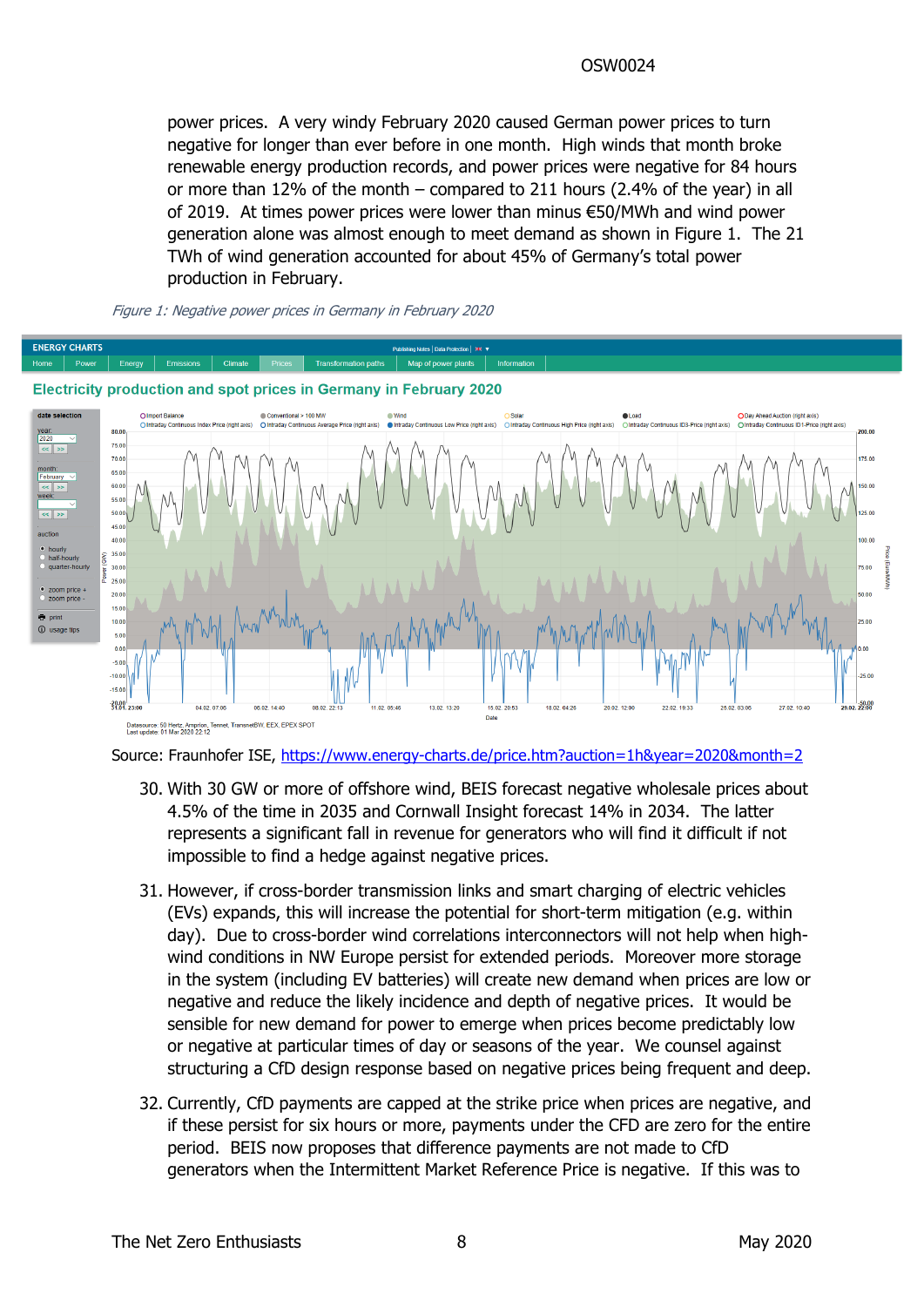lead to say a 10% fall in payments under the CfD and windfarm developers could not mitigate the impact on their revenue, then an increase of 10% in CfD bids would be required to compensate for the loss of revenue. As noted above, the risk of negative prices reduces project bankability, increases the cost of capital and so further raises the strike price bid in CfD auctions. Irrespective of the actual impact of negative prices, banks lending to offshore wind will structure and price their loans based on a worst-case scenario.

- <span id="page-8-0"></span>33. In the 2020s and 2030s, negative power prices could have a significant impact on offshore wind revenue unless the power is covered by a price hedge such as a PPA or it can be converted into a commodity such as hydrogen with a positive market value. Major developers such as Orsted are exploring the feasibility of using cheap electricity from offshore wind to power electrolysis and produce green hydrogen. Green hydrogen is expected to become an important zero-carbon fuel for hard to decarbonise sectors such as heating, particularly industrial heat, and transport, particularly heavy goods vehicles. The CCC (Committee on Climate Change, 2019a) sees a major role for hydrogen by 2050.
- 34. As hydrogen is a good inter-seasonal store of energy and can also be used to generate power, a windfarm can mitigate negative prices by diverting power to hydrogen production when power prices are low and storing the hydrogen till electricity / hydrogen prices are high. As part of the BEIS-funded Gigastack hydrogen supply feasibility study, Orsted and ITM Power have proposed an electrolyser in an offshore wind turbine tower, or very near it, which has a connection to the direct current (DC) generated in the turbine, along with appropriate power flow control and water supply. This arrangement should reduce the costs and energy losses from green hydrogen production.
- <span id="page-8-1"></span>35. Green hydrogen is currently high cost and requires Government support if it is to be deployed at scale. However, learning by doing and economies of scale will drive down the capital costs of electrolysers so improving the economics of green hydrogen and making it viable with low-cost power and operating at a high loadfactor.

### A low-cost, low-carbon, flexible grid system

- 36. The Sector Plan led to the OWIC report "Enabling efficient development of transmission networks for offshore wind targets" (Offshore Wind Industry Council, 2019) which was a call for action for a cost-effective, offshore grid fit to deliver the 2030 offshore wind targets. A response is required now from regulators as changing policy may take some time and the construction or significant modification of offshore transmission arrangements will require a long-lead time. To deliver change by 2030, new frameworks and regimes will be required by the early 2020s.
- 37. So far, the UK Offshore Transmission Owner (OFTO) system of connecting offshore wind projects to the onshore grid on a point-to-point basis has worked well. However, as offshore wind installation accelerates and windfarms get closer together, this system will no longer be optimal as it leads to physical cable congestion, particularly nearshore, at landfall and onshore. The construction of many point-to-point cables is also leading to unnecessary environmental disturbance and OFTOs are not resilience to cable failures.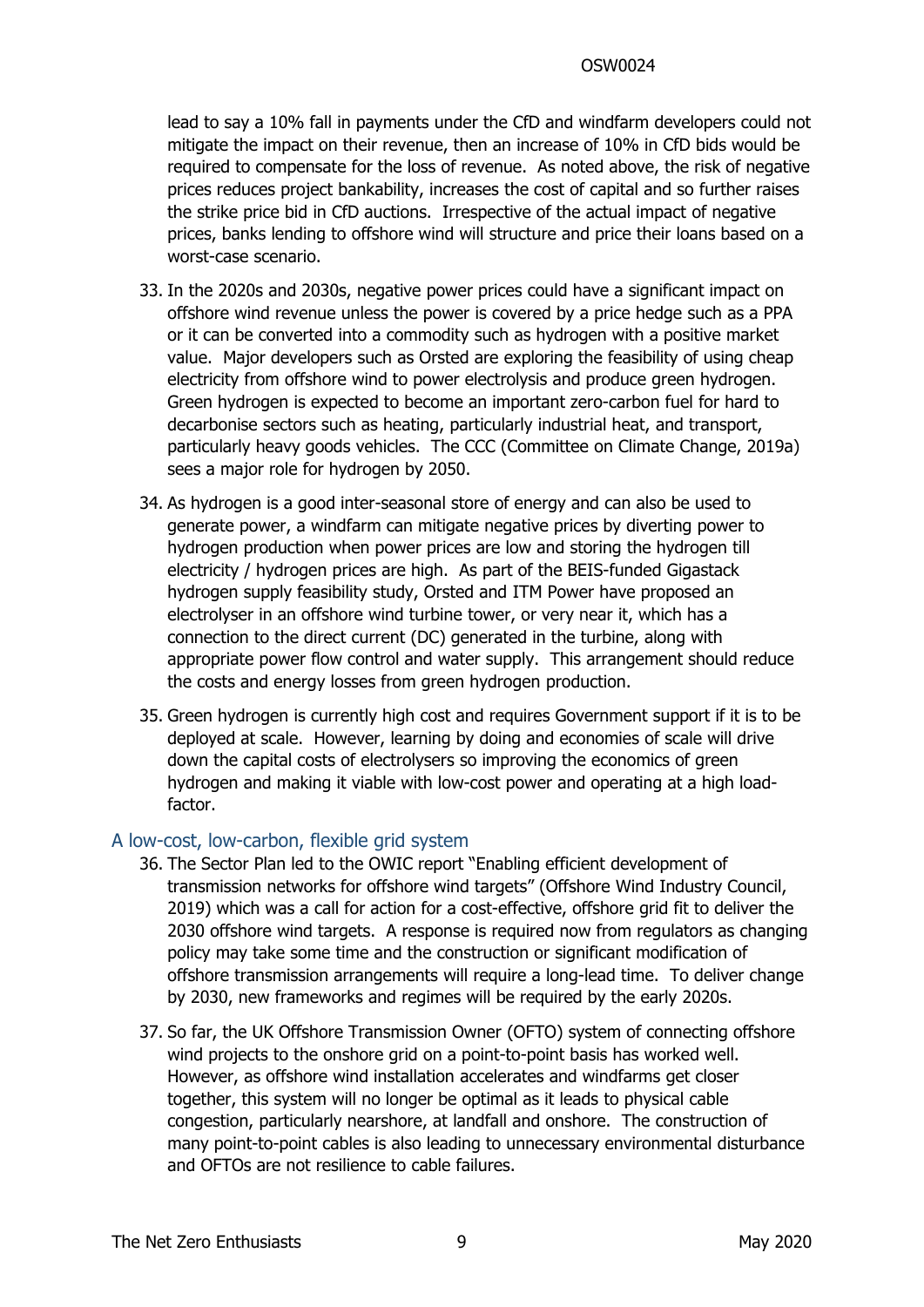- 38. There is an opportunity to create enduring transmission infrastructure to match the approach onshore and our ongoing need for offshore wind generation. Extending the lifetime of offshore transmission will make it useable by different and successive projects. A strategic review by The Crown Estate of the feasibility and acceptability to key stakeholders of longer life offshore transmission found that it can be cost effective, is supported by stakeholders and can also deliver significant environmental and safety benefits.
- 39. COVID-19 has resulted in Ofgem pausing some of its work until 30 June 2020 to allow staff to focus on the more critical issues facing the energy industry. This may slow work on a flexible offshore grid fit to deliver on our 2030 offshore wind targets. In Ofgem's Decarbonisation Action Plan (Ofgem, 2020) action 3 is: "*More effective coordination to deliver low cost offshore networks. We will explore, with government and industry, options for <sup>a</sup> more coordinated offshore transmission system to connect offshore wind generation, to achieve <sup>a</sup> rapid and economic expansion of the offshore network. As <sup>a</sup> first step we will work with the Electricity System Operator (ESO) to ensure it can take forward an options assessment for offshore transmission*." In their Forward Work Programme 2020 (Ofgem, 2019), they expanded on this by saying: "*we will work with government, the Crown Estate, the ESO and industry to develop coordinated solutions for transmission networks linking the windfarms to the onshore grids, while exploring the options for meshed grids rather than radial links*".
- <span id="page-9-0"></span>40. Meshed grids should be designed to be more resilient, provide connections for offshore windfarms to the Continent and ease permitting and planning. While meshed grids should be the best value option, there are important downsides such as the risk of offshore transmission becoming obsolete, perhaps due to changes in turbine or cable technology, and issues such as how existing OFTOs would be incorporated into meshed grids. There are also important market design choices to be made, e.g. whether the best solution is a single offshore Electricity System Operator (potentially, per offshore region), and/or a single Transmission Owner. Getting from today's OFTOs to an efficient and effective meshed grid is a big challenge but has significant potential benefits. Rapid work on meshed grid policy is essential now as it takes seven years to develop an offshore windfarm, and a windfarm and its transmission link(s) are best developed in close co-ordination.

## Question: What level of output can the sector deliver in the UK, and what Government support would be needed to achieve this?

41. The offshore wind industry is committed to and expects to deliver 30 GW of offshore wind by 2030. This Sector Deal target seems to be achievable given rapid and coordinated Government support and action to remove bottlenecks to the development, financing and construction of offshore windfarms. A set of windfarms identified by the OWIC (Offshore Wind Industry Council, 2019) which deliver 30 GW in 2030 are shown in [Figure](#page-10-1) [2](#page-10-1). As illustrated in [Figure](#page-11-0) [3](#page-11-0) achieving this will be stretching as annual additions to offshore generating capacity would have to increase from the forecast in FES 2019 (National Grid Systems Operator, 2019) of 1.3 GW in 2023 to an average of 2.3 GW pa over the period 2024 to 2030. Achieving the target will also be harder if a long COVID-19 lock-down causes a delay in the development and construction of new windfarms.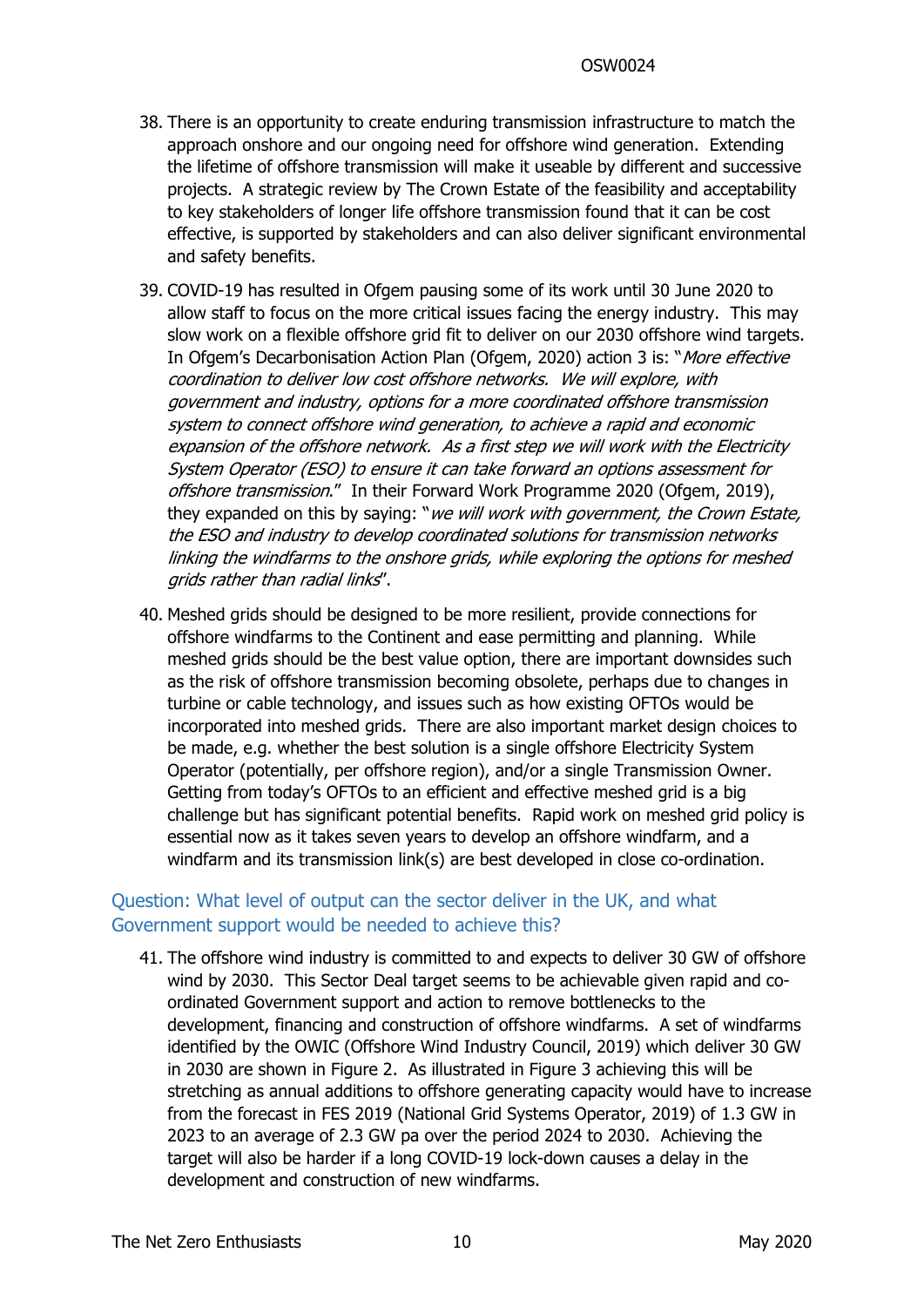

<span id="page-10-1"></span>*Figure 2: OWIC 2030 offshore wind capacity*

Source: (Offshore Wind Industry Council, 2019)

- <span id="page-10-0"></span>42. In our view the critical policies needed in the next few years to hit the Sector Deal target of 30 GW by 2030 are:
- A strong, cross-party commitment to regular, at best annual, CfD auctions with an adequate budget to give project developers and the supply chain the confidence and time to gear-up for cost effective delivery. Developing and constructing a further 20.6 GW of windfarms by 2030 is expected to require investment of around £50bn<sup>4</sup>
- Streamline and co-ordinate key processes so that it is less expensive and faster to:
	- o Apply for leases from The Crown Estate,
	- o Get all required permitting
	- o Connect to a transmission link (meshed grids may streamline and reduce the cost and time to get a connection approved)
	- o Bid for and draw-down CfD payments
- Plans for regulating and implementing meshed grids need to be drawn up and appropriate transition arrangements put in place

<sup>4</sup> The IEA (International Energy Agency, 2019) expects that for fixed offshore windfarms commissioned in the mid-2020s the capital cost including transmission will be \$3m per GW.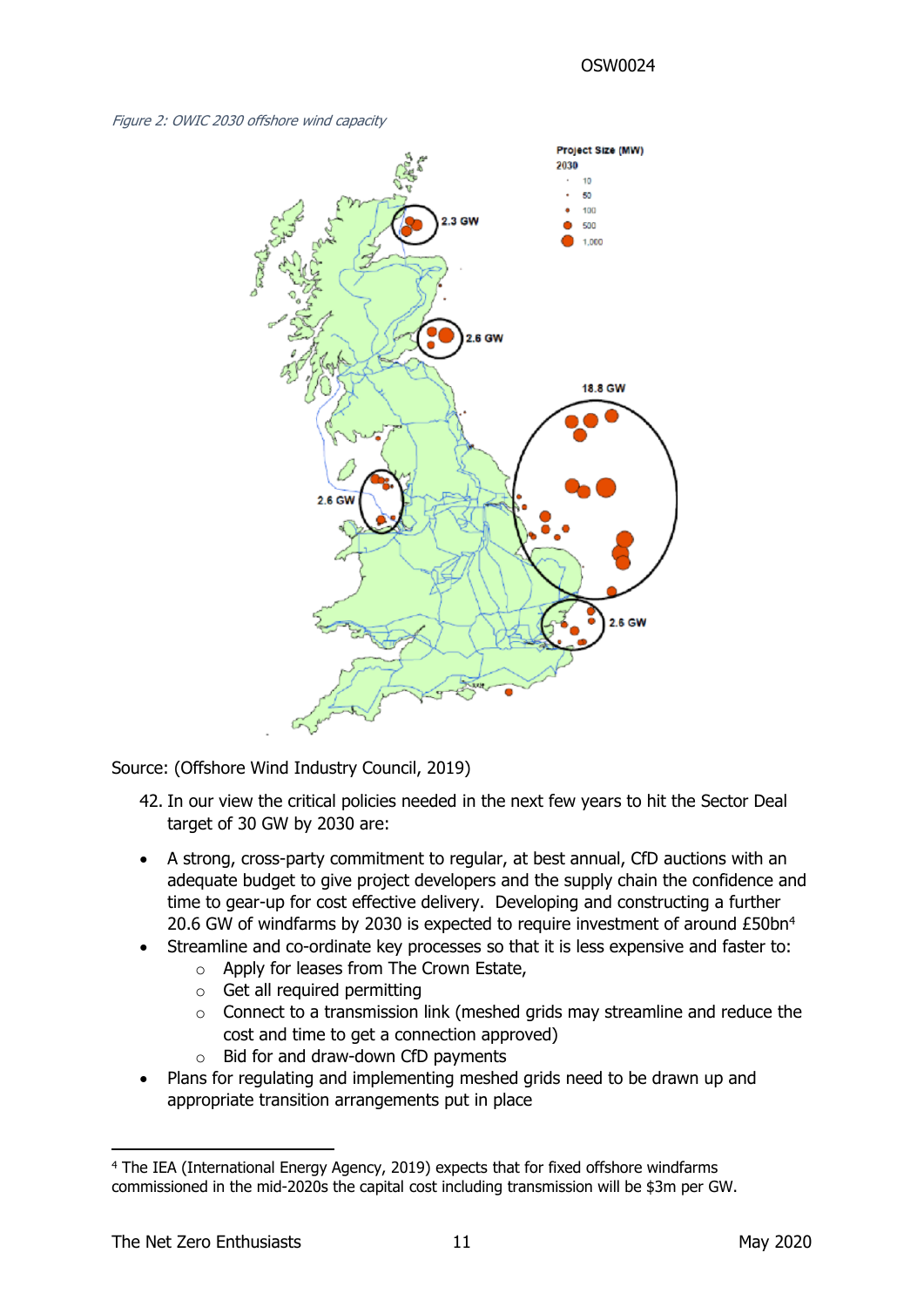- Government support for floating offshore wind which will open up additional areas of UK waters. Putting fixed offshore wind into a new Pot 3, with floating wind in Pot 2, will help floating wind win CfD auctions
- Co-ordinated support and skills development from the Government and industry for the supply chain so it can cost effectively meet increased demand
- 43. Each of these bottlenecks would need to be addressed more vigorously and rapidly to support building 40 GW of offshore wind by 2030. SSE Renewables (SSE Renewables, 2020) have published a list of nine Government actions required to achieve 40 GW of offshore wind which, among other things, addresses each of these bottlenecks. Developing and constructing a further 30 GW of windfarms to achieve 40 GW is expected to cost more than £70bn.



<span id="page-11-0"></span>*Figure 3: Illustrative offshore wind capacity (GW)*

Source: Future Energy Scenarios (National Grid Systems Operator, 2019) and author

- 44. We have created illustrative paths for offshore wind generation capacity to 2030 by taking forecasts from the FES 2019 five-year forecast and then extrapolating on a straight line to the 2030 target. As shown in [Figure](#page-11-0) [3](#page-11-0) to achieve 30 GW requires an average addition of 2.3 GW each year from 2024 to 2030 which is a significant increase. If this is to happen the bottlenecks noted above will have to be resolved quickly, as it takes around seven years to develop an offshore windfarm, a process which includes permitting; winning a sea-bed lease from The Crown Estate; bidding in a CfD auction and then agreeing with contractors and investors to allow an investment decision; and finally building out the project.
- 45. To achieve the more ambitious target of 40 GW requires an average addition of 3.7 GW pa over the period 2024 to 2030. This is a big jump from the forecast 1.3 GW of additions in 2023. Such a jump would be particularly challenging and would require an almost three-fold increase in supply chain output and annual investment in offshore windfarms of c£9.5bn. A sudden step-up in demands on the supply chain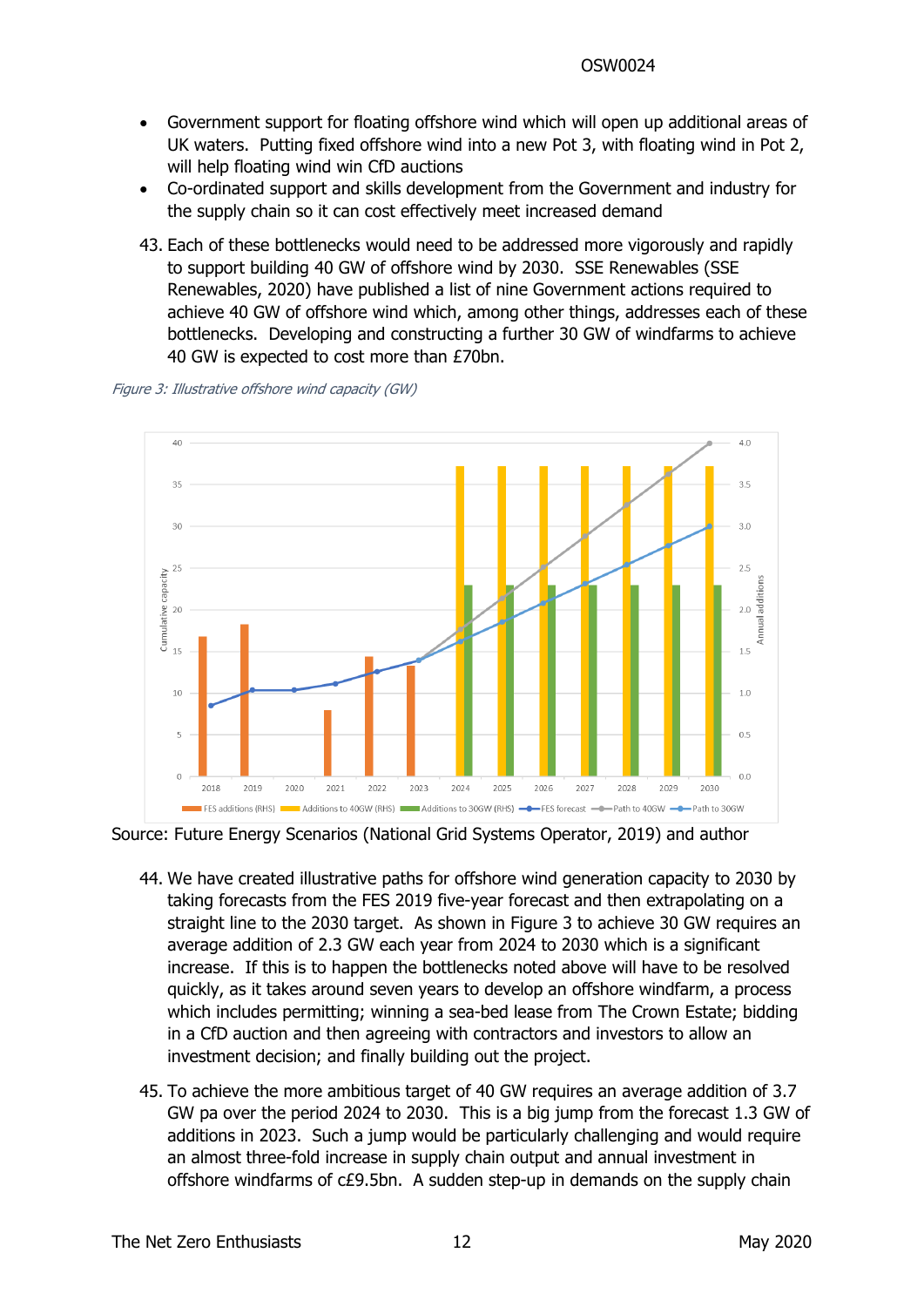will tend to push up costs, extend timelines and exacerbate price cannibalisation by offshore wind. Combined these factors would increase CfD bids and lower market prices; and so push-up the cost of CfDs more than in proportion to the increase in annual additions. To pave the way for such a lift in capacity, Government should make clear commitments to ambitious capacity additions to support competitive CfDs auctions which are a crucial step to Final Investment Decisions (FID).

<span id="page-12-0"></span>46. If the UK achieves 40 GW of offshore wind the payments under the CfDs could be substantial and well in excess of the existing budget of up to  $£557m$  pa<sup>5</sup> for Pot2. For example, assuming future offshore wind projects can secure an average strike price of £40/MWh and the average Intermittent Market Reference Price is £30/MWh, the cost of reaching 40 GW of CfDs would be an extra £1.3bn per year<sup>6</sup> which is more than twice the current budget. Thus to achieve the 40 GW target, or even 30 GW, will require a significant increase in the CfD budget.

Question: What is the UK industry doing to promote the sustainability of offshore wind arrays throughout their entire life-cycle from development through to decommissioning, and to improve maintenance and end-of-life repair?

- 47. UK industry is keen to increase the sustainability of offshore wind and two current initiatives are:
- The Crown Estate has studied extending the operating life of offshore transmission which reduces construction and decommissioning of the transmission system, cuts emissions and reduces disruption of the seabed. The study found that increasing the life of the transmission to 60 years was technically feasible, offered value for money and is supported by key stakeholders.
- Ofgem and BEIS are looking at moving from point to point transmission connections to meshed grids which should increase reliability, allow access to continental markets and reduce disruption where export cables come onshore
- 48. Offshore windfarm owners are increasingly focussing on the end of life as their windfarms age. Often when windfarms are 10 to 13 years old, owners start analysing windfarm performance data with a view to determining the best end of life strategy. Depending on how well the farm is performing, the cost of maintaining operations, etc the owner will determine whether the most economic end of life option is:
	- Decommission the project as originally planned; or
	- Extend the life of the windfarm perhaps by replacing / upgrading certain components such as blades which have deteriorated. This could be combined with gradual decommissioning, e.g. switching off individual turbines once they are no longer economic and using them for spares for operating turbines; or
	- Repowering the windfarm by replacing the existing turbines with more modern and powerful models, etc. This may require upgrading of the transmission system to accommodate the additional capacity. This may be an opportunity to

<sup>5</sup> This budget was set out in The Clean Growth Strategy (HM Government, 2017) and is expected to deliver 1 to 2 GW each year throughout the 2020s.

 $6$  Calculated as 30,000 MW of extra capacity  $*$  50% capacity factor  $*$  £10/MWh CfD payment  $*$  365 days  $*$  24 hours = £1.314bn pa.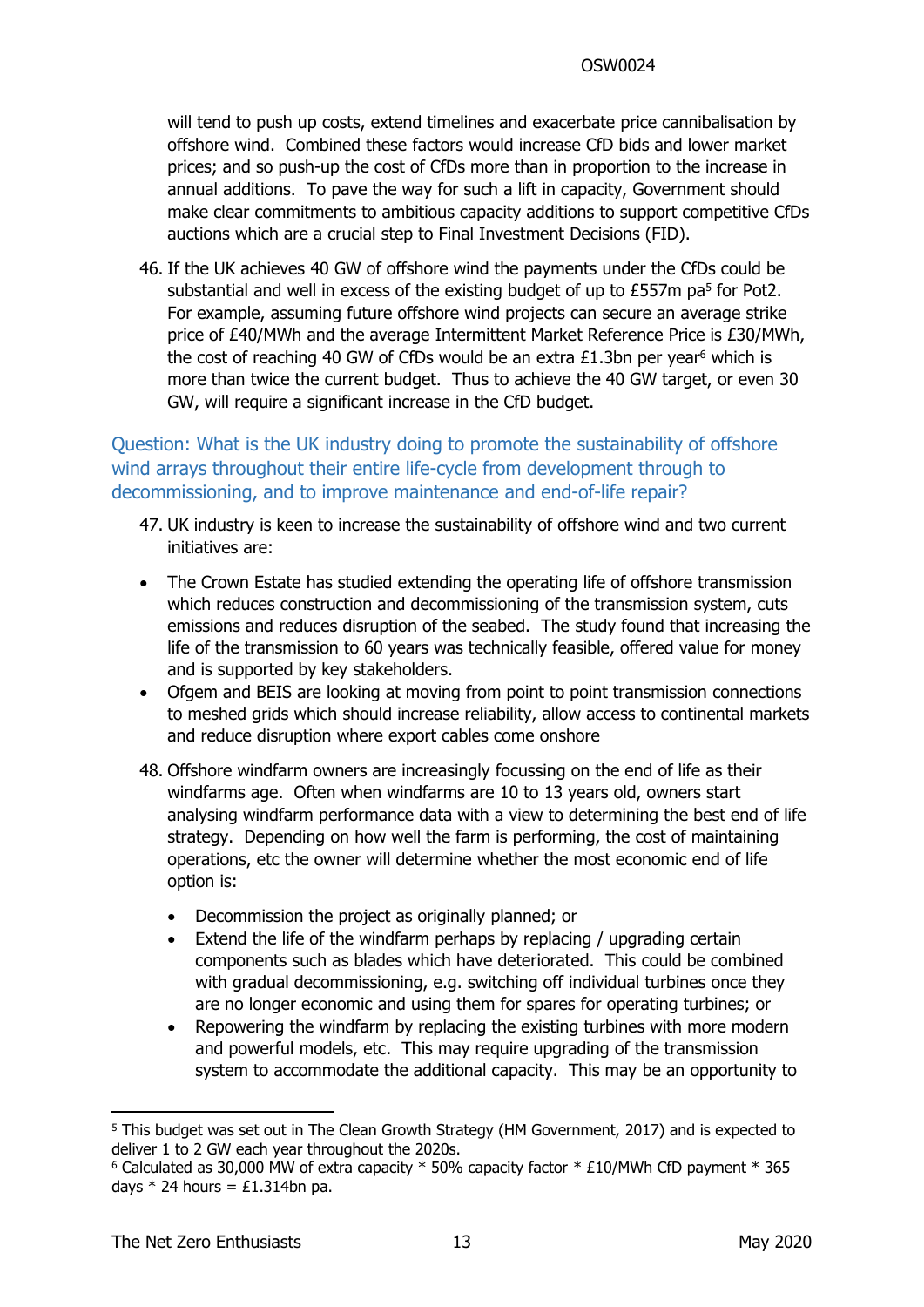make other technology updates such as switching from AC transmission to DC transmission or the introduction of electrolysers to produce hydrogen

49. Where a windfarm is owned by a consortium including a utility and financial investor(s) there may be an agreement that the utility will take responsibility for the end of life strategy and its implementation. This seems to be an efficient role allocation as utilities have the capabilities and experience to plan and execute the development and construction of a windfarm, while financial investors value more highly the secure, longterm cashflow from a windfarm which is operating smoothly.

Question: How well is the UK industry managing the environmental and social impacts of offshore wind installations, particularly on coastal communities with transmission-cable landing sites?

- <span id="page-13-0"></span>50. When we emerge from the COVID-19 lock-down, offshore wind can make a valuable contribution to boosting the economy as there are six projects under construction<sup>7</sup> with an estimated capital cost of £11bn. Their construction will add to the estimated c10,000 full time equivalent jobs in the UK offshore wind sector in 2017 (Cambridge Econometrics, 2017).
- 51. In the longer term, offshore wind can make a sustained contribution to creating many more skilled and well-paid jobs. The Sector Deal set out a non-binding proposal to build up offshore windfarm lifetime UK content from almost 50% today to 60% by 2030. Rapid growth in the sector and a growing global offshore wind market offer large, short to medium term opportunities for the UK supply chain.
- <span id="page-13-1"></span>52. The International Renewable Energy Agency (IRENA, 2020) has forecast significant growth in employment by the wind sector in the EU (including the UK). The projected growth in jobs in [Figure](#page-14-0) [4](#page-14-0) is based on their 'Transforming Energy Scenario' which is an ambitious but achievable energy transformation pathway based largely on renewable energy which would keep the rise in global temperatures to well below 2°C.
- 53. Starting with 344 thousand jobs in the EU wind sector (onshore and offshore) in 2017, employment in the sector is forecast to grow to 592 thousand in 2030 (72% growth) and to 608 thousand in 2050, the creation of 264 thousand jobs over the 33 years. Over this period, 1,147 thousand additional jobs are created in 'Other renewables' (largely bioenergy and solar) and 1,279 thousand jobs in 'Other energy' (primarily energy efficiency and power grids). For the whole energy sector, the net impact is the creation of 2,690 thousand jobs between 2017 and 2050, even though 1,630 thousand jobs in 'Other energy' are expected to be lost between 2031 and 2050 as energy production pivots from thermal power plants to renewables.
- 54. IRENA forecasts 234 thousand offshore wind jobs in 2050 or 38% of the jobs in the wind sector. These forecasts indicate the contribution that the wind sector can make to economic activity with many of these jobs in coastal communities close to the ports serving offshore windfarms.

<sup>7</sup> The projects are East Anglia One; Hornsea 2; Kincardine, Moray East; Neart na Gaoithe and Triton Knoll.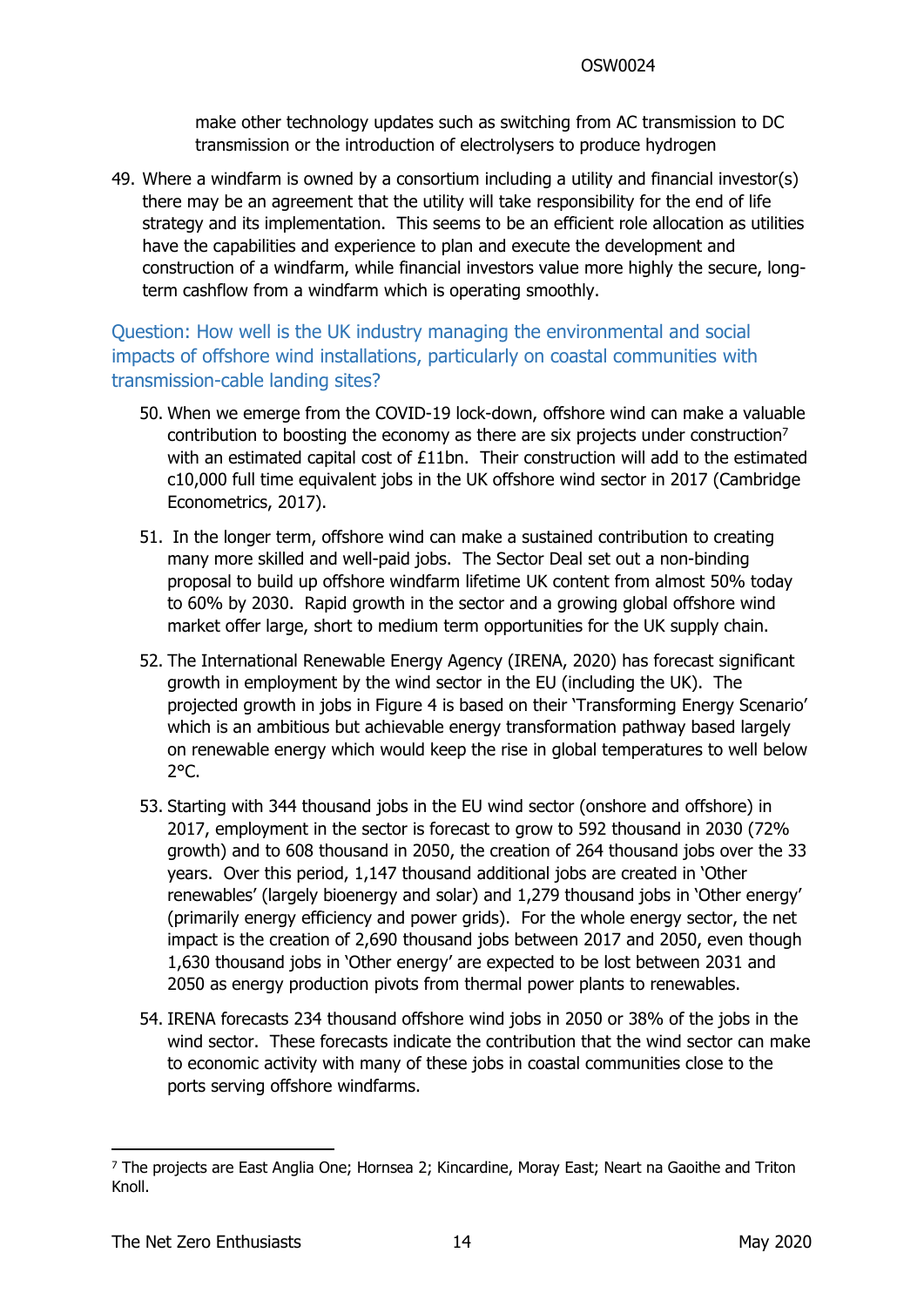

<span id="page-14-0"></span>*Figure 4: Projected growth in EU wind and energy sector jobs (thousands)*

Source: (IRENA, 2020), page 242. Note in this analysis the EU includes the UK

- 55. Moving to meshed grids should substantially reduce the environmental and social impact of offshore windfarms, particularly on communities which have multiple transmission cable landing sites nearby. The construction of cable landings can cause considerable local disruption to roads and utilities and is a continuing irritation in some areas such as East Anglia where there is consecutive construction of several cable landings. There can also be a cumulative visual impact from construction of several onshore sub stations.
- 56. Meshed grids can facilitate a single large sub-station and larger cables serving more than one windfarm and so reduce environmental impacts. This is particularly valuable where it avoids routing cables through environmentally sensitive areas.
- 57. Building cable ducts rather than cable trenches also reduces disruption and allows cables to be replaced, repaired, or added to with reduced environmental and social impact. The ducts can be air-conditioned and engineered to separate the cables, allowing easy access for repairs / maintenance, and keeping them cool and safe from fire.

## Question: How well is Government policy supporting innovation in transmission technology to improve the efficiency of electricity transmission?

58. As noted, BEIS and Ofgem are developing policy for meshed grids which reflects innovations to reduce cable failures, switch from alternating current to direct current and extended transmission system life. Analysis by the offshore wind insurance specialists GCube of 12 months of insurance claims from offshore windfarms indicate that 55% of all claims are caused by cable failures, particularly in export cables.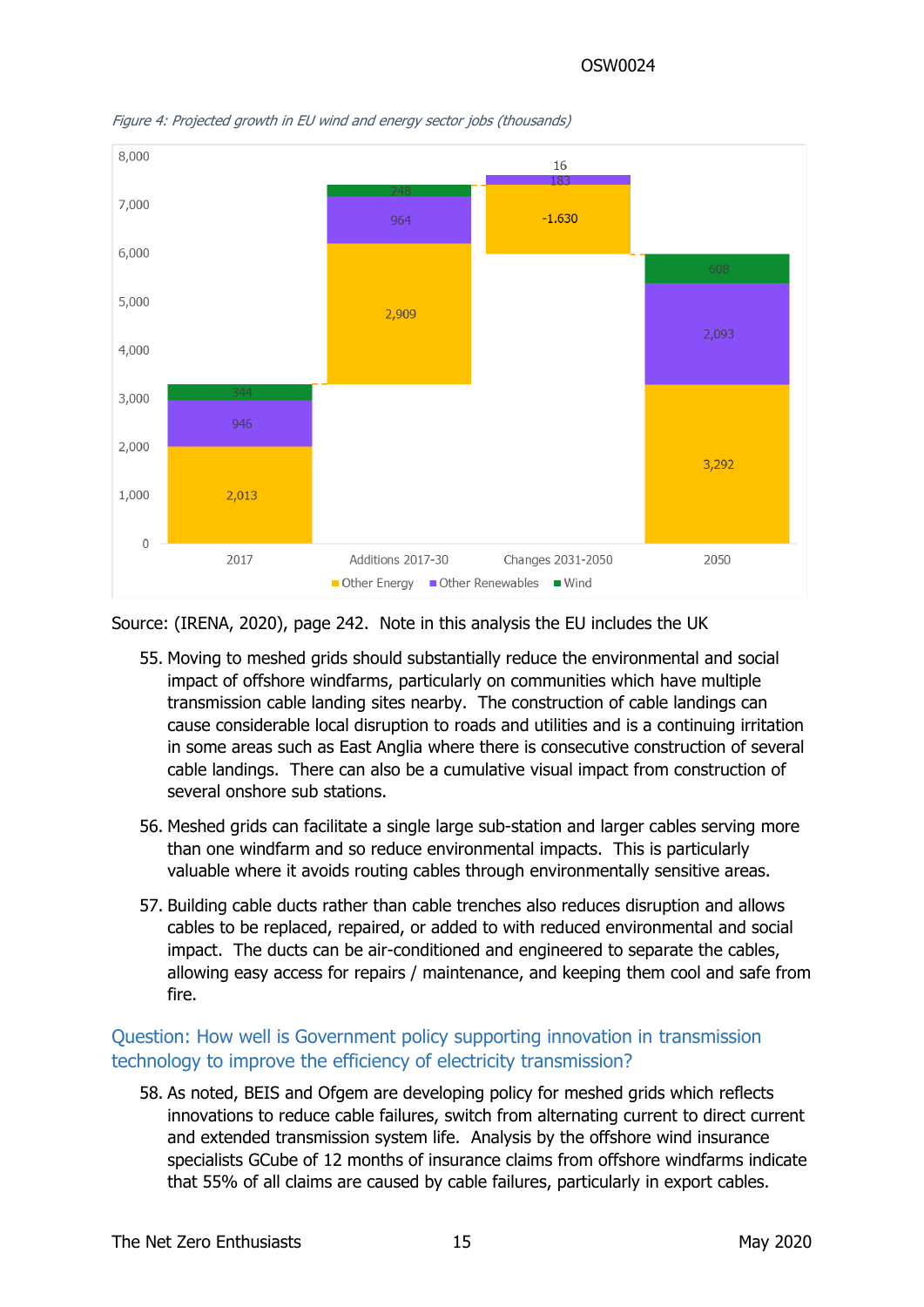- 59. Government has been working with industry to analyse cable failures and develop solutions. The UK is well placed to do this as the world's largest offshore wind market but is limited as no offshore export cables are manufactured in the UK.
- 60. There is an opportunity for Government to co-operate with industry in the switch from AC transmission to DC transmission. DC technology is economic for far offshore windfarms as power losses are lower for DC cable than for AC cable. For far offshore windfarms the savings in losses from DC transmission out-weight the higher costs and potential "teething troubles" from this new to the UK offshore technology.
- 61. There are major policy and regulatory issues to be resolved quickly for meshed grids to be introduced before 2030. Key issues include:
- Who will plan, manage and own the meshed grids?
- Appropriate incentivisation for the optimum planning, financing, construction and operation of the mesh
- How cases for anticipatory investment will be assessed and funded
- How will existing OFTOs, interconnectors with the Continent and hydrogen production be integrated into the mesh
- The best process for setting, enforcing and updating technical standards for offshore meshed arids

## Question: Looking to the future, what can the onshore wind sector learn from the offshore success story?

- 62. Recognising that there are significant differences between offshore and onshore wind, we agree that some lessons from offshore wind are applicable onshore. However, in applying these lessons allowance should be made for key differences such the relatively small size and older age of onshore turbines, the greater public opposition to wind onshore and relatively easy access for technicians and parts to onshore windfarms.
- 63. The great success of offshore wind has been driving down the LCoE so that it is competitive with the cost of new onshore thermal generation. Onshore wind can replicate this success to the benefit of the UK by adopting bigger more efficient turbines, capturing the economies of scale from larger windfarms, and innovating with more efficient procurement strategies incorporating better risk allocation.

64. The Government can contribute to achieving this prize by:

- Supporting a "long and strong" pipeline of onshore windfarms which will give developers, their supply chain and financiers confidence to make long-term investments. An important contribution to this would be firm political commitments to onshore wind including in the Energy White paper. These commitments should be embodied in concrete support such as substantial budgets for CfD Pot 1 tenders (broadly for onshore wind and solar PV projects) and a positive stance on planning, particularly for nationally significant projects. The latter could be initiated in the forthcoming National Infrastructure Plan
- Recognising that onshore wind and solar PV are the cheapest types of new build generation and are low carbon. Thus the most bang from the CfD budget would be from allocating all of it to Pot 1. However, this extreme strategy would not deliver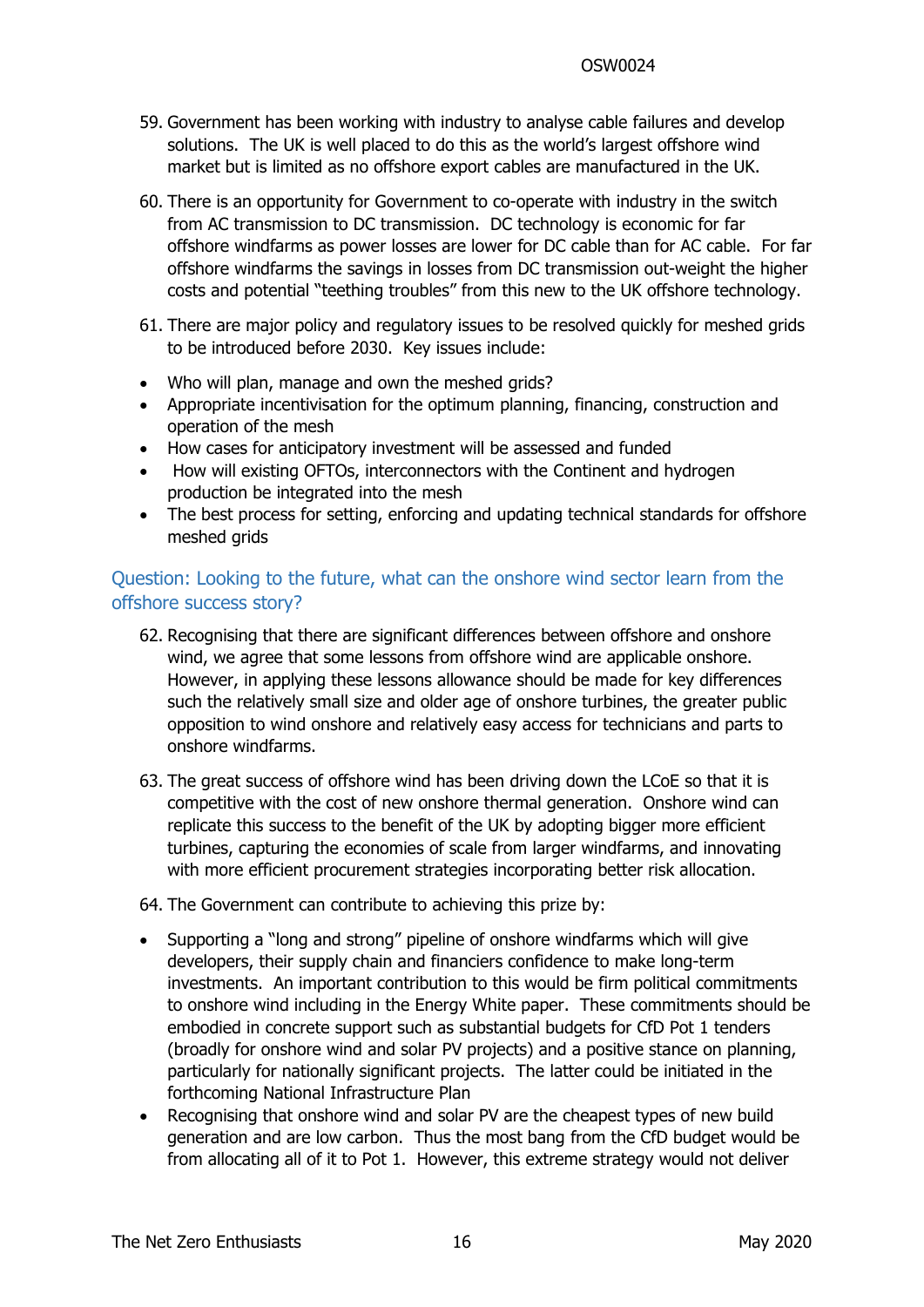the diversified generation mix the Government is aiming for and therefore should be tempered with support for other low-cost technologies such as offshore wind

- Convening industry and working together to tackle common issues such as interference with aviation radar and engaging better with local communities
- Stream-lining the permitting system to protect the environment while also reducing the cost, time and uncertainty of applying for permits. This will particularly support the development of community and smaller projects
- Support where appropriate the adoption of updated planning rules to accommodate modern, more powerful and economic turbines
- Recognising the potential low-cost contribution from re-powering existing onshore windfarms by allowing these projects to bid for CfDs
- 65. The Government has a key role to play in ensuring that the UK is an attractive place to invest in onshore wind. The Global law firm Ashurst (Ashurst, 2020) note in a report on the Energy Transition that: "*<sup>a</sup> clear policy direction from governments is required to make investments in the energy transition economically viable, and this must be associated with valid business models and/or regulatory drivers*.". Ashurst also concluded that "*Many* [renewable energy] *sponsors, contractors and funders are looking to export their European experience to the Asian market*".
- 66. Large windfarm developers such as Orsted, RES and SSE Renewables are global businesses must allocate limited resources between the UK and other attractive markets such as the USA, Asia and the Baltics. The UK has enjoyed large-scale foreign investment in onshore wind but to rapidly increase investment big new investors are needed to deliver strong competition for CfDs, a healthy pipeline of offshore wind projects, and to bring innovative technology and low-cost capital.
- 67. We would be happy to provide any clarification and further information you may require or provide oral evidence.

Your sincerely

 $c.55$ 

Charles Yates CmY Consultants Limited on Behalf of the Net Zero Enthusiasts

Mobile: +44 (0)7768 337854 | E-mail: [charles@CmYconsultants.london](mailto:charles@cmyconsultants.london)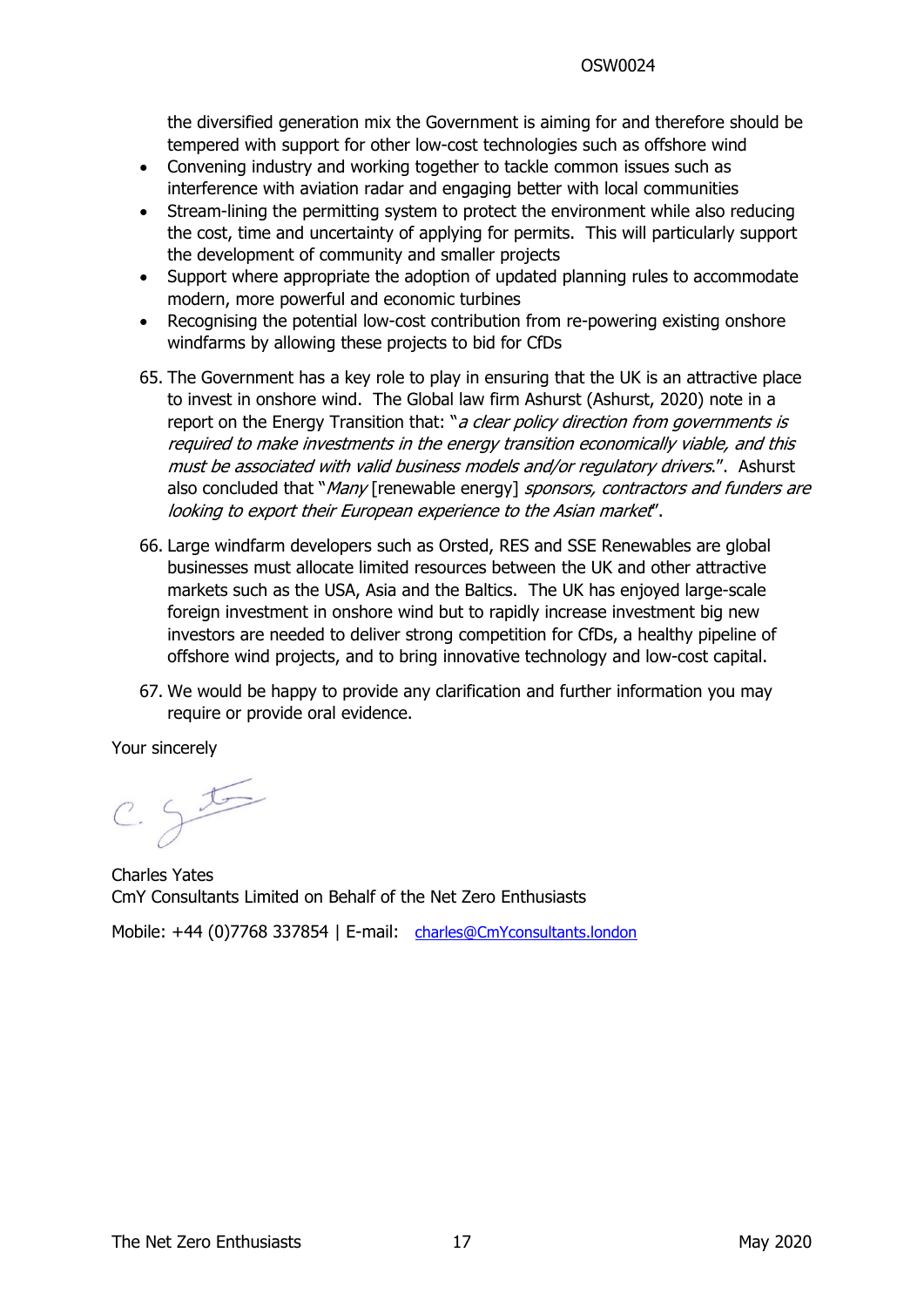# Appendix 1- The Net Zero Enthusiasts

We Net Zero Enthusiasts have been contributing to the development and application of lowcarbon policies for many years. In 2013, Charles Yates and Mark Hughes sat on DECC's CfD Expert Group during the development and introduction of Electricity Market Reform and the gamut of new policies such as CfDs, the Capacity Market and the Levy Control framework.

**Charles Yates** is a specialist in financing offshore wind projects, regulating electricity networks, and has worked with DECC, Ofgem and wind investors and banks for over ten years. He has been an investment banker, private equity investor and a project finance lender.

**Mark Hughes** led the PwC team advising DECC on the first CCUS demonstration project and advised 2Co on its plans to develop CCUS and Enhanced Oil Recovery in the second demonstration project supported by DECC. He has raised finance for re-powering onshore wind projects and introduced secondary investors into operational offshore wind farms Mark brings valuable, detailed experience of energy markets around the globe.

**Paul Hallas** has over 35 years of relevant energy sector experience. He was Director of Gas Supplies at Centrica and then Director of Strategy & Regulation at Centrica Storage. He played a key role in establishing the regulatory framework for retail gas competition in Great Britain, including the gas transporter licence.

Between them, the Net Zero Enthusiasts have over 100 years of advisory experience in the energy and utility sectors in the UK and globally.

For additional information see:

- https://www.linkedin.com/in/charles-yates-b5903210/
- https://www.linkedin.com/in/mark-hughes-3b801080/ and
- https://www.linkedin.com/in/paul-hallas-b366003/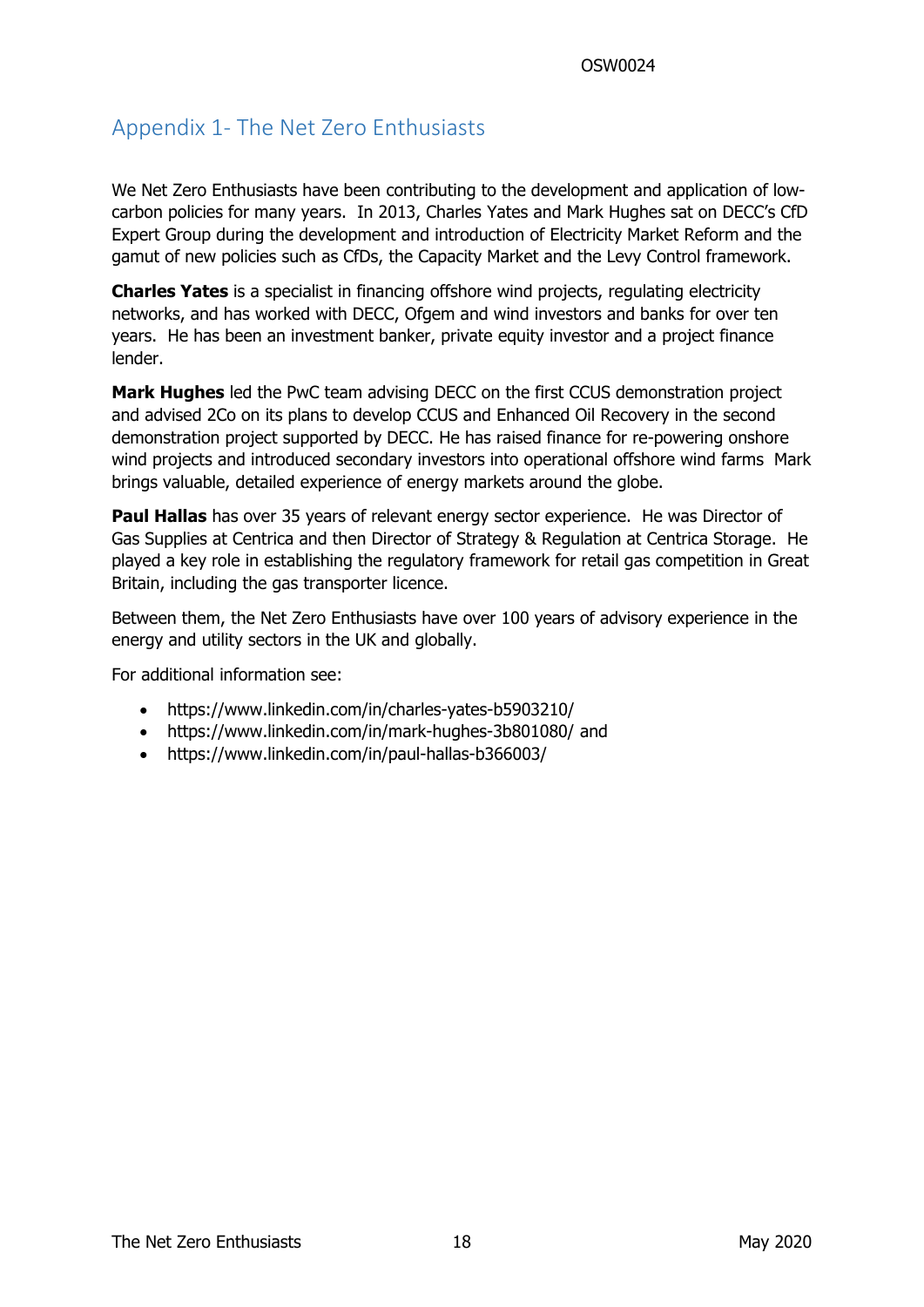## Appendix 2- References

- 60 UK businesses and charities. (2020, May 8). *Letter to the Prime Minister on <sup>a</sup> Resilient Recovery - 08.05.2020.* Retrieved from Google Docs: https://docs.google.com/document/d/12UNX667aeICteD7YRUC6QJWcaJy81BO2wvIx SoHQwSs/edit
- Ashurst. (2020). *Powering change: energy in transition.* London: Ashurst.
- BEIS. (2020). *Consultation on proposed amendments to the CfD scheme.* London: Department for Business, Enterprise & Industrial Strategy.
- Cambridge Econometrics. (2017). *Future UK Employment in the Offshore Wind Industry.* Hull: Aura.
- Committee on Climate Change. (2019). *Net Zero - The UK's contribution to stopping global warming.* London: Committee on Climate Change.
- Committee on Climate Change. (2019a, May 2). *Net Zero - technical report.* Retrieved from Committee on Climate Change: https://www.theccc.org.uk/publication/net-zerotechnical-report/
- Department for Business, Enterprise & Industrial Strategy. (2020). *Consultation on proposed amendments to the CfD scheme.* London: Department for Business, Enterprise & Industrial Strategy.
- Green Alliance. (2014). *UK offshore wind in the 2020s.* London: Green Alliance.
- Hepburn, C., Stern, N., & Stiglitz, J. (2020). Will COVID-19 fiscal recovery packages accelerate or retard progress on climate change? *Forthcoming in the Oxford Review of Economic Policy 36(S1)*.
- HM Government & Offshore Wind Industry. (2019). *Offshore Wind Sector Deal.* London: Deaprtment for Business, Energy & Industrial Strategy.
- HM Government. (2017). *The Clean Growth Strategy.* London: HM Government.
- International Energy Agency. (2019). *Offshore wind outlook 2019.* Paris: International Energy Agency.
- IRENA. (2020). *Global Renewables Outlook 2020.* Abu Dhabi: International Renewable Energy Agency.
- Lord Deben, C. C. (2020, May 6). *Building <sup>a</sup> resilient recovery from the COVID-19 crisis.* Retrieved from Committee on Climate Change: www.theccc.org.uk
- National Grid Systems Operator. (2019). *2019 Future Energy Sceneraios Data Workbook.* Warwick: National Grid Systems Operator.
- Offshore Wind Industry Council. (2019). *Enabling efficient development of transmission networks for offshore wind targets.* London: OWIC.